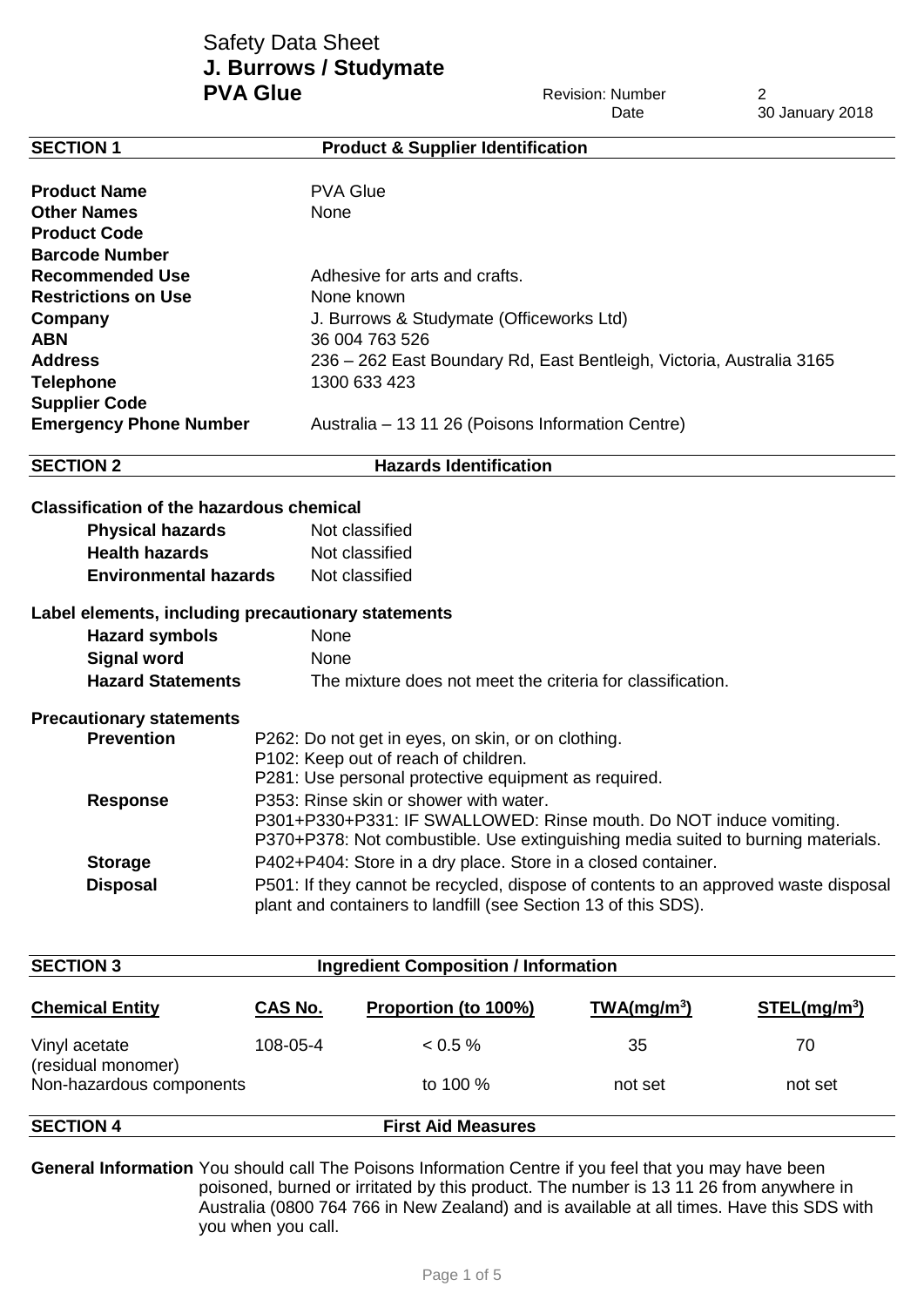## **Description of necessary first aid measures**

| Eye    | No effects expected. If irritation occurs, flush contaminated eye(s) with lukewarm, gently       |
|--------|--------------------------------------------------------------------------------------------------|
|        | flowing water for 5 minutes or until the product is removed. Obtain medical advice if irritation |
|        | becomes painful or lasts more than a few minutes. Take special care if exposed person is         |
|        | wearing contact lenses.                                                                          |
| $\sim$ |                                                                                                  |

**Skin** Irritation is unlikely. However, if irritation occurs, flush with lukewarm, gently flowing water for 5 minutes or until chemical is removed.

**Inhalation** First aid is not generally required. If in doubt, contact a Poisons Information Centre or a doctor.

**Swallowed** If product is swallowed or gets in mouth, do NOT induce vomiting; wash mouth with water and give some water to drink. If symptoms develop, or if in doubt contact a Poisons Information Centre or a doctor.

## **Personal protection for first aid responders**

Ensure that medical personnel are aware of the material(s) involved and take precautions to protect themselves.

#### **Symptoms caused by exposure**

Direct contact with eyes may cause minor irritation. Direct contact with skin may cause minor irritation.

#### **Medical attention and special treatment**

Provide general supportive measures and treat symptomatically. Keep under observation as symptoms may be delayed. Seek medical attention if symptoms persist.

| <b>SECTION 5</b> | <b>Fire Fighting Measures</b> |
|------------------|-------------------------------|

#### **Extinguishing equipment**

**Suitable** Water, fog, foam, dry chemical powder, carbon dioxide. When choosing extinguishing equipment be aware of any potential hazard(s), example electrical.

**Unsuitable** Anything that could spread the fire and or risk the safety of surrounding personnel.

#### **Specific hazards arising from the chemical**

The major hazard in fires is usually inhalation of heated and toxic or oxygen deficient (or both), fire gases. Normally there is no risk of an explosion if involved in a fire.

#### **Specific protective equipment and precautions for fire fighters**

Self-contained breathing apparatus (SCBA) and full protective clothing (PPE) must be worn in case of fire.

**Hazchem Code** Not available.

**General fire hazards** No unusual fire or explosion hazards known as the product does not burn.

| ١<br>۹ | ı |  |
|--------|---|--|
|        |   |  |

**SECTION 6 Accidental Release Measures**

# **Personal precautions, protective equipment and emergency procedures**

### **For non-emergency personnel**

Keep unnecessary personnel away and upwind of spill / leak. Wear appropriate protective equipment during clean up. Contain spill to prevent contamination to drains / water ways. Local authorities should be contacted if spill cannot be contained. Collect and seal in clearly labelled containers for disposal in accordance with local regulations. Heed advice under Section 8 "Personal Protection".

#### **For emergency responders**

Keep unnecessary people away. Heed advice under Section 8 "Personal Protection".

#### **Environmental precautions**

Avoid discharge to drains, water ways or onto the ground.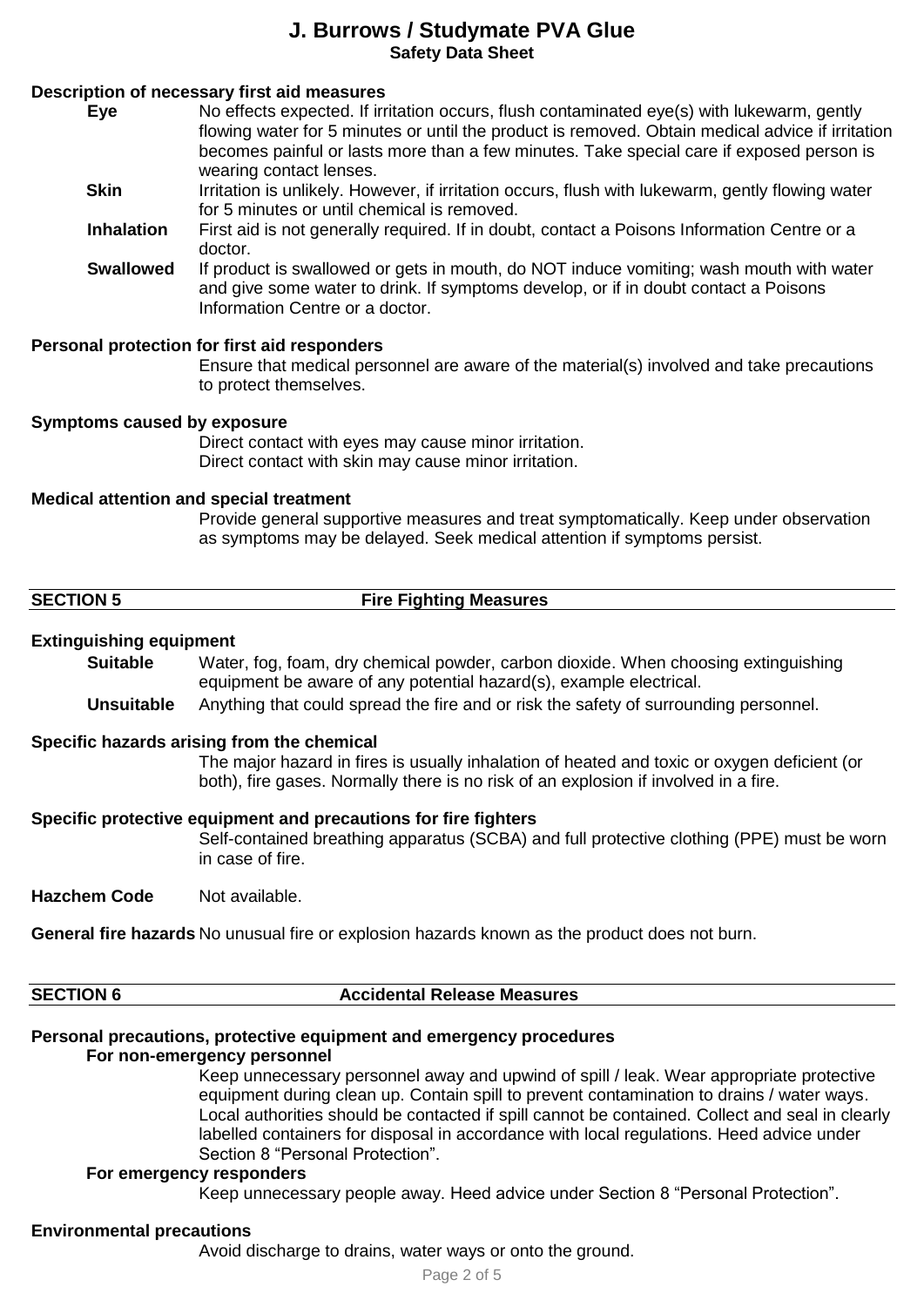# **Methods and materials for containment and clean up**

**Large spills** – Prevent spillage from entering drains or water ways. If safe, stop leak and contain spill. Absorb using sand, vermiculite or other suitable absorbent material. Local authorities should be contacted if spill cannot be contained. Collect product and seal in clearly labelled containers for disposal in accordance with local regulations. After spills wash the area preventing run off from entering drains.

**Small spills** – Do not normally need any special clean up measures.

Never return spills to original container for re-use.

Launder contaminated clothing before re-use.

## **SECTION 7 Handling & Storage**

### **Precautions for safe handling**

Wear appropriate personal protective equipment. Observe good industrial hygiene practices. Avoid contact with incompatible materials refer Section 10 "Stability & Reactivity".

#### **Conditions for safe storage, including any incompatibilities**

Keep containers tightly closed, dry and away from water. Make sure the product does not come in contact with incompatible products refer Section 10 "Stability & Reactivity ". Store in clearly labelled containers.

| <b>SECTION 8</b> | <b>Exposure Controls / Personal Protection</b> |
|------------------|------------------------------------------------|
|                  |                                                |

#### **Occupational exposure limits (OEL's)**

SWA Exposure Limits TWA (mg/m<sup>3</sup>) Vinyl Acetate (residual monomer) 35 35 35

 $\mathsf{STEL}\left(\mathsf{mg/m^3}\right)$ 

#### **Biological limit values**

No biological exposure values noted for this product.

#### **Appropriate engineering controls**

No special equipment is usually needed when handling small quantities. The following instructions are intended for bulk handling or where regular exposure in an occupational setting occurs without proper containment systems.

Use in a well ventilated area, if required use local exhaust. Provide an eyewash station.

## **Individual protection measures, for example personal protective equipment (PPE)**

### **Eye protection**

Not normally necessary, however if in doubt wear safety glasses.

#### **Skin protection**

Wear impervious gloves.

**Hygiene measures** Use and maintain good industrial hygiene. Always wash hands after use. Maintain safety equipment and clothing. Do not eat, smoke or drink when handling this product.

#### **SECTION 9 Physical & Chemical Properties**

**Appearance** White liquid.<br> **Odour** Mild odour **Odour** Mild odour **pH** between 6.0 – 7.5 **Melt point / freeze point** Not available **Boiling point** Approximately 100°C at 100kPa **Autoignition temp** Not applicable, does not burn **Flammability**<br> **Vapour Pressure**<br> **Vapour Pressure**<br> **COMPOON**<br> **Not flammable (In liquid form)**<br>  $3kPa$  at  $20^{\circ}C$  (water vapour proportion) 3kPa at 20<sup>o</sup>C (water vapour pressure) **Vapour Density** As for water **Solubility in water** Miscible **Specific Gravity** About 1.06 **Evaporation rate** As for water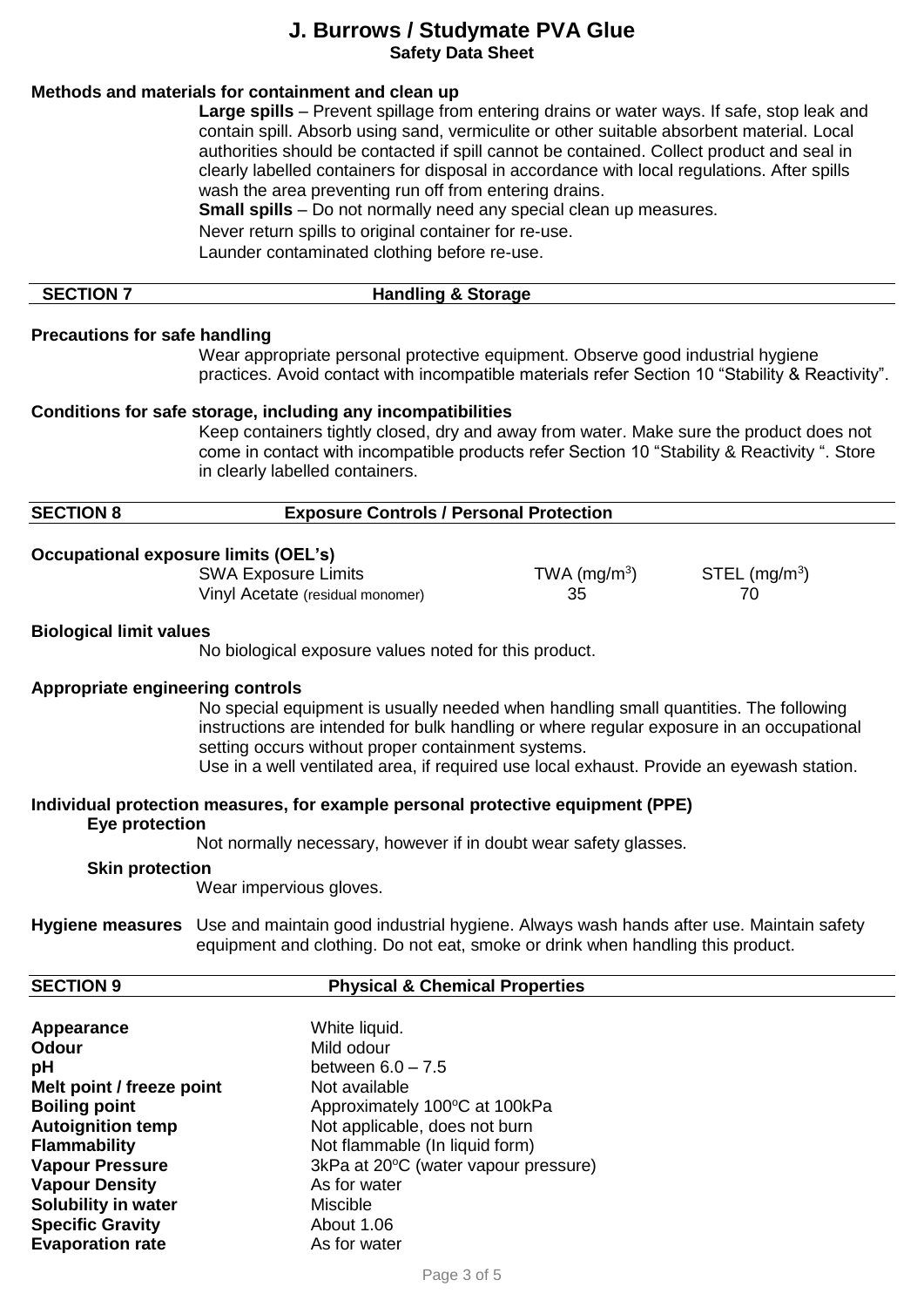| <b>SECTION 10</b>                              | <b>Stability &amp; Reactivity</b>                                                                                                                                                                                                                                                                                                                                 |
|------------------------------------------------|-------------------------------------------------------------------------------------------------------------------------------------------------------------------------------------------------------------------------------------------------------------------------------------------------------------------------------------------------------------------|
| <b>Reactivity</b>                              | This product is unlikely to react or decompose under normal storage conditions.                                                                                                                                                                                                                                                                                   |
| <b>Chemical stability</b>                      | This product is considered to be stable under normal conditions of use and storage.                                                                                                                                                                                                                                                                               |
| <b>Possibility of hazardous reactions</b>      | No hazardous reaction known under normal use.                                                                                                                                                                                                                                                                                                                     |
|                                                | <b>Conditions to avoid</b> Keep containers tightly closed. Containers should be kept dry.                                                                                                                                                                                                                                                                         |
| Incompatible materials                         | Oxidising agents and acids.                                                                                                                                                                                                                                                                                                                                       |
| <b>Hazardous decomposition</b>                 | This product is only likely to decompose after heating to dryness, followed by further strong<br>heating. Combustion forms carbon monoxide and carbon dioxide and possibly smoke.<br>Carbon monoxide poisoning produces headache, weakness, nausea, dizziness, confusion,<br>dimness of vision, effects judgement and unconsciousness followed by coma and death. |
| <b>SECTION 11</b>                              | <b>Toxicological Information</b>                                                                                                                                                                                                                                                                                                                                  |
| <b>Classification of Hazardous Ingredients</b> | Ingredient<br><b>Risk Phrases</b><br>Vinyl acetate (residual monomer) Flammable liquid - category 2<br>None at concentrations found in this product                                                                                                                                                                                                               |
| <b>Inhalation</b>                              | Information on possible routes of exposure<br>Short Term Exposure: Available data indicates this product is not harmful. In addition, this<br>product is unlikely to cause any discomfort or irritation.<br>Long Term Exposure: No data available.                                                                                                                |
|                                                | Skin contact Short Term Exposure: Available data indicates this product is not harmful. It should present<br>no hazards in normal use. However, minor irritation may occur in some individuals, which<br>should disappear once contact ceases.<br>Long Term Exposure: No data available.                                                                          |
| Eye contact                                    | Short Term Exposure: This product may be mildly irritating to eyes, but is unlikely to cause<br>anything more than mild discomfort which should disappear once product is removed.                                                                                                                                                                                |
| Ingestion                                      | Long Term Exposure: No data available.<br>Short Term Exposure: Significant oral exposure is considered to be unlikely. However, this<br>product may be mildly irritating to mucous membranes but is unlikely to cause anything<br>more than mild transient discomfort.<br>Long Term Exposure: No data available.                                                  |
| Carcinogenicity                                | No significant ingredient is classified as carcinogenic.                                                                                                                                                                                                                                                                                                          |
| <b>Additional Information</b>                  | This product does NOT contain,<br>Egg, dairy, soy, seafood, shellfish, wheat or peanut products, by-products or derivatives.                                                                                                                                                                                                                                      |

| <b>SECTION 12</b> | <b>Ecological Information</b> |
|-------------------|-------------------------------|
|                   |                               |

## **Ecotoxicity** No specific data is available for this product. However, do not release this product or any water contaminated with this product into drains, soils or waterways. Sufficient measures should be taken to retain the water used in extinguishing any fires involving this product. Dispose of contaminant in accordance with local landfill or incineration regulations.

## **Persistence and degradability**

No specific data available.